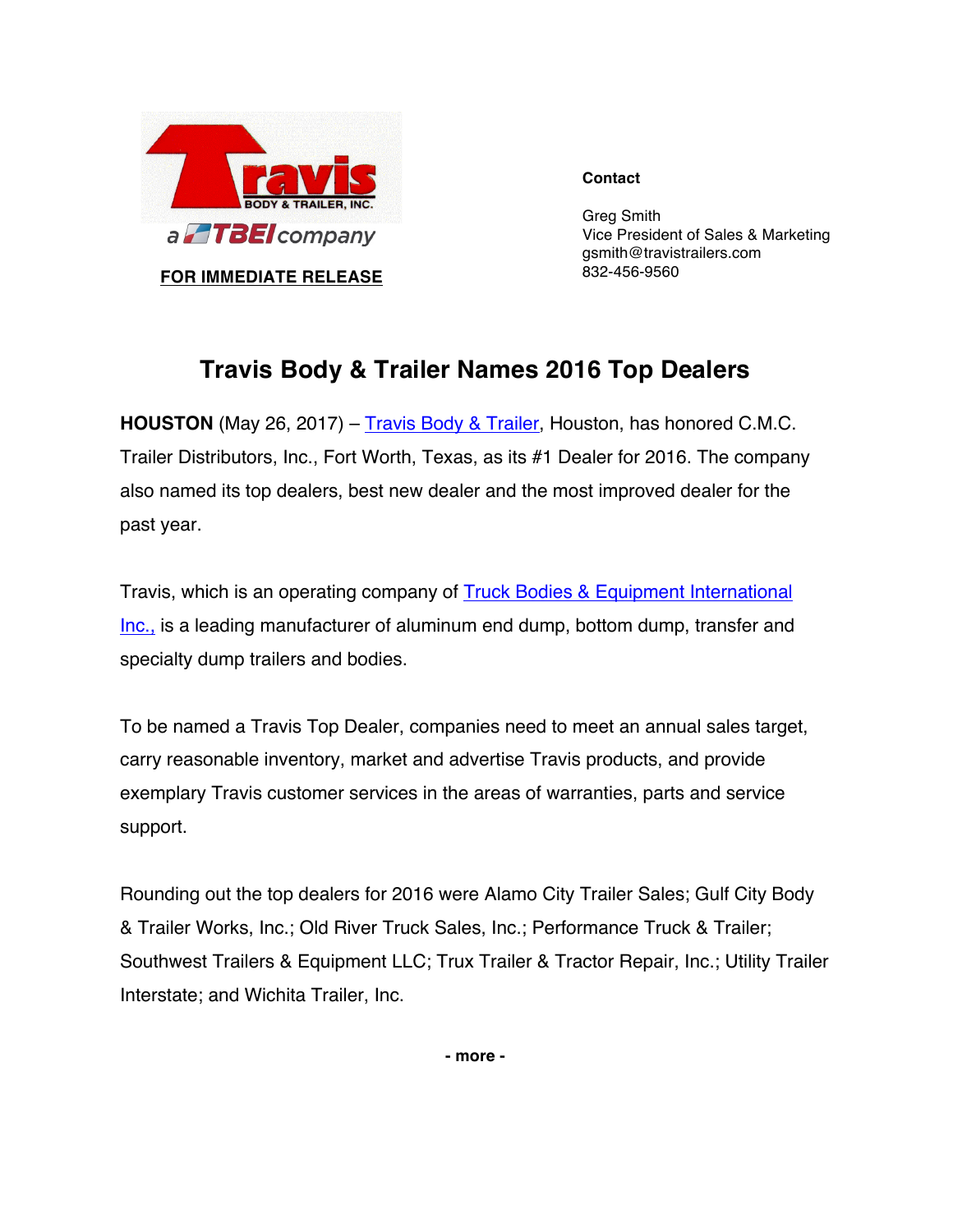"The top dealers in our nationwide distribution network are among the best in the trailer industry, and we're proud to have them on the Travis team," Travis Vice President of Sales and Marketing Greg D. Smith said. "This is our way of acknowledging their consistent excellence in trailer sales, knowledge of Travis products and dedication to the success of their product partners."

Travis also recognized Alamo City Trailer Sales as its Best New Dealer of 2016, and named Southern States Utility Trailer Sales, Jackson, Miss., the 2016 Most Improved Dealer.

## **About Travis Body & Trailer, Inc.**

Travis Body & Trailer, a portfolio company of Truck Bodies & Equipment International Inc., is a leading manufacturer of aluminum end dump, bottom dump, transfer and specialty dump trailers and bodies. Travis trailers are used in many industries, including aggregates, agriculture, construction, municipal solid waste, organic waste and rendering. Travis has developed many trailer innovations over the years, and the company customizes trailers and options based on the needs of each customer. Travis trailers are sold through an independent network of 43 dealers in 102 locations throughout North America. The company's roots date back to the founding of CMC Trailers Inc. in 1977. Travis purchased CMC's assets in 1989. More information: Travis Body & Trailer, 13955 FM 529 Road, Houston, TX 77041; 800-535- 4372; info@travistrailers.com; and www.travistrailers.com.

## **About Truck Bodies & Equipment International Inc.**

Truck Bodies & Equipment International Inc. is a Minnesota-based corporation headquartered in Alabama that manufactures dump bodies, landscape bodies, grain bodies, platforms, hoists, and truck and trailer equipment and accessories. TBEI is an

**- more -**